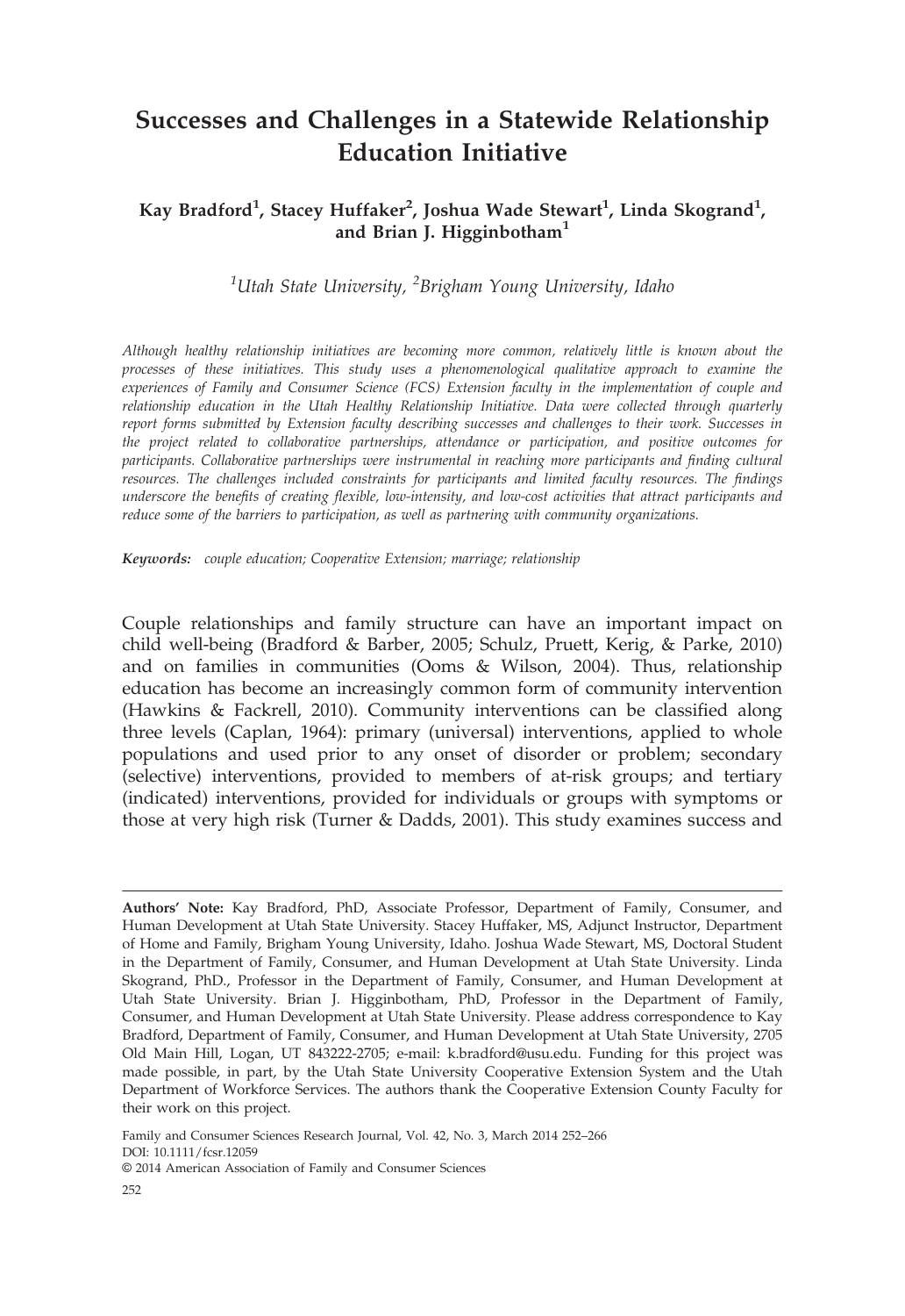challenges in the practices by which a universal-level intervention was offered in communities in several sites in one state.

Meta-analytic studies of couple and relationship education (CRE) show that CRE improves couple communication and relationship quality (Hawkins, Blanchard, Baldwin, & Fawcett, 2008), and emerging research suggests this is the case for low-income populations as well as middle-class populations (Hawkins & Fackrell, 2010). However, evaluations of specific initiatives have produced mixed results. For example, the Building Stronger Families initiative found that the eight programs which were evaluated did not have positive effects. Indeed, only programs in Oklahoma had positive outcomes (Wood, McConnell, Moore, Clarkwest, & Hsueh, 2012). Important differences in Oklahoma's program included a different curriculum (becoming parents), the program's relatively shorter time period, and participants' higher likelihood of completing the program.

Taking a macroapproach, a recent study examined the potential impact of CRE at a demographic level. Hawkins, Amato, and Kinghorn (2013) showed that, taken together, healthy marriage initiatives in the United States have produced small, but significant impact in terms of increased percentages of married adults, children living with two parents, and decreases in percentages of single-parent households, nonmarital births, and children living in poverty. When data from Washington D.C. were excluded, (the location with the most CRE funding—13 times the national average), the nation-wide findings were no longer significant, but the findings were in the expected directions. Based on these results, Hawkins and colleagues suggested that the CRE programs have a positive effect. Thus, further applied research is warranted. Given the potential impact of CRE on family process and family demographics, the structure of CRE and methods of delivery for CRE deserve scrutiny.

## FACTORS IN PROVIDING CRE

As CRE has become more common, researchers have begun examining factors that lead to its success, including who offers it and how it is done. In recent years, county Extension faculty, sometimes referred to as county agents, have become more involved in the delivery of CRE (Goddard & Olsen, 2004). Emerging studies have explored county Extension faculty delivering CRE to diverse populations (e.g., Vaterlaus, Bradford, Skogrand, & Higginbotham, 2012). This study focuses on the successes and challenges unique to Family and Consumer Science (FCS) county Cooperative Extension faculty in their planning and implementation of CRE using a phenomenological approach (Creswell, 2007).

## ASPECTS OF SUCCESSFUL CRE INITIATIVES

Research confirms the importance of several factors in successful CRE, including community involvement and collaboration, attention to audience and format, and issues of recruitment and retention (cf., Doherty & Anderson, 2004; Hawkins, Carroll, Doherty, & Willoughby, 2004). Community involvement in planning CRE programs is as important to successful program implementation as is community involvement in delivering these programs (Futris, 2007). But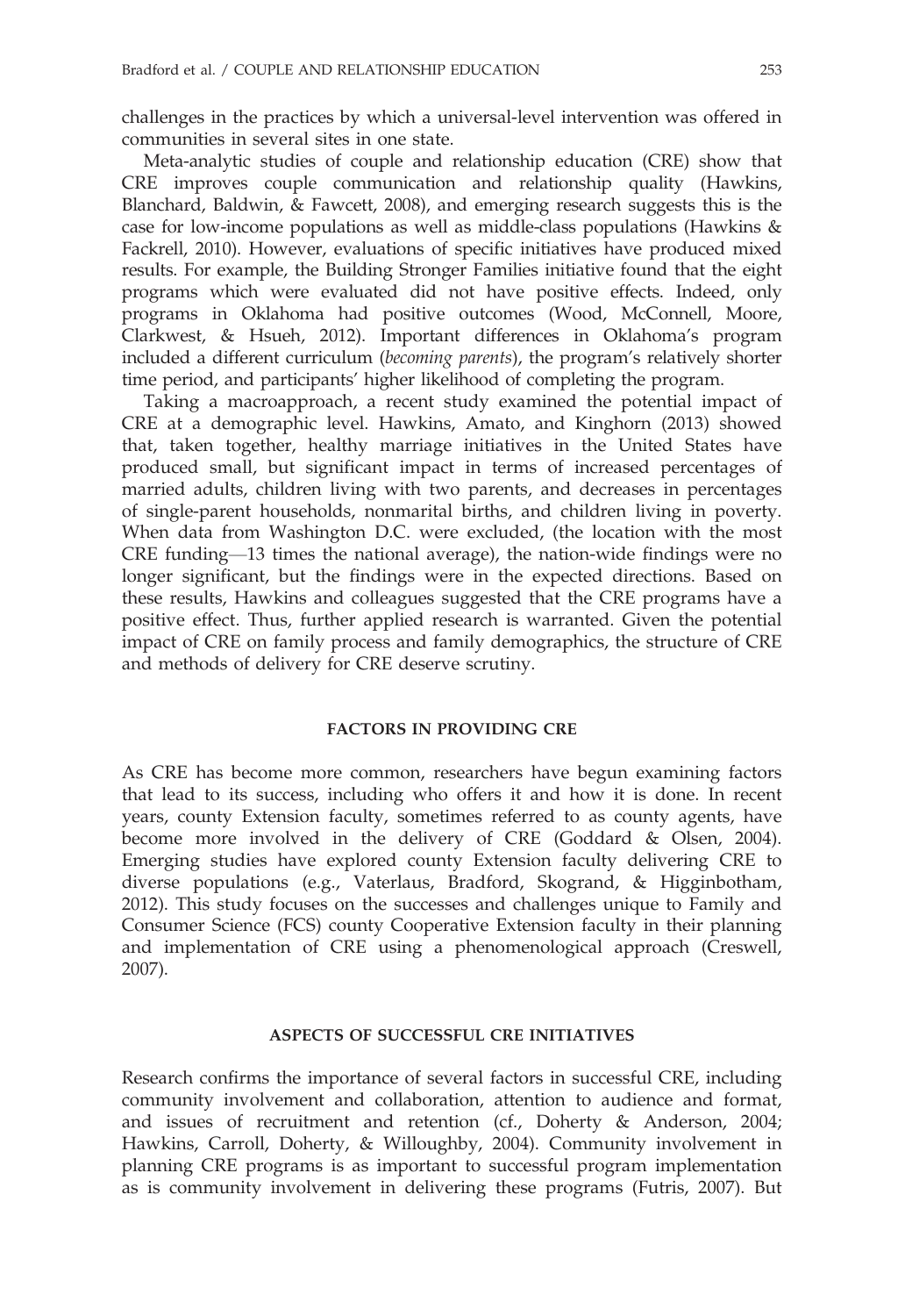obtaining this local support can be a challenge (Olsen & Shirer, 2007) because of competing demands for community projects, differing opinions, power and control issues, and boundary issues (Carlton, Whiting, Bradford, Dyk, & Vail, 2009; Futris, 2007).

To gain local support, scholars suggest working with a coalition or partnership that is representative of the community (Futris, 2007). Coalitions or collaborations should involve all relevant stakeholders, including those who are not in favor the program (Futris, 2007; Olsen & Shirer, 2007) as well as members of the target audience (Futris, 2007). These groups can help to identify the strengths and diverse needs of community members (Futris, 2007; Olsen & Shirer, 2007), ensure that programs fit those needs, and create a sense of commitment toward the programs (Futris, 2007).

Community partnerships can help draw communities together by sharing common goals and pooling social capital (Futris, 2007). Successful collaborations involve shared vision (Carlton et al., 2009), strategic planning and action (Futris, 2007; Skogrand & Shirer, 2007), clearly defined role expectations (Carlton et al., 2009), and competent leadership of the program leader (Futris, 2007). However, the characteristics of collaborations that add to their success (such as differing opinions and experiences) can also present challenges that need to be overcome. Collaboration and program implementation involve stressors which occur, such as staff changes, conflict of interests, and other problems.

Research has indicated that in the United States and Australia, between one quarter to one third of marrying couples participate in CRE (Halford, 2004); participation is lower for cohabitating couples. Additionally, many who are at risk for problems in their relationships do not seek CRE (Halford, O'Donnell, Lizzio, & Wilson, 2006; Larson, 2004). Duncan and colleagues found that valuing marriage, kindness, and maturity predicted involvement in CRE although perceived relationship problems were also predictive (Duncan, Holman, & Yang, 2007).

Recruiting and retaining low-income or diverse populations can be challenging (Ooms & Wilson, 2004). Consequently, scholars and experienced CRE providers recommend that CRE be offered in varying forms of intensity, that it be integrated into existing services, and offered along with or in collaboration with other services for the target population (Halford, 2004; Hawkins et al., 2004; Ooms & Wilson, 2004; Skogrand & Shirer, 2007). Programs should be offered at a convenient time and place, and in a familiar setting (Ooms & Wilson, 2004; Skogrand & Shirer, 2007).

## THEORETICAL FRAMEWORK

Ecological theory is used as a framework in this study because it focuses on the complexities of different environments that affect individuals and their families (Bronfenbrenner, 1979). This theory informs family life educators about ways to meet diverse needs in the recruitment of participants, build relationships of trust, use partnerships, employ various modes of teaching, consider various levels of intensity of education, and use incentives (cf., Hawkins et al., 2004; Skogrand & Shirer, 2007). Moreover, ecological theory suggests that problems such as familial instability are often caused by problems within an individual's exosystem (Skogrand & Shirer, 2007); a prominent example includes the ways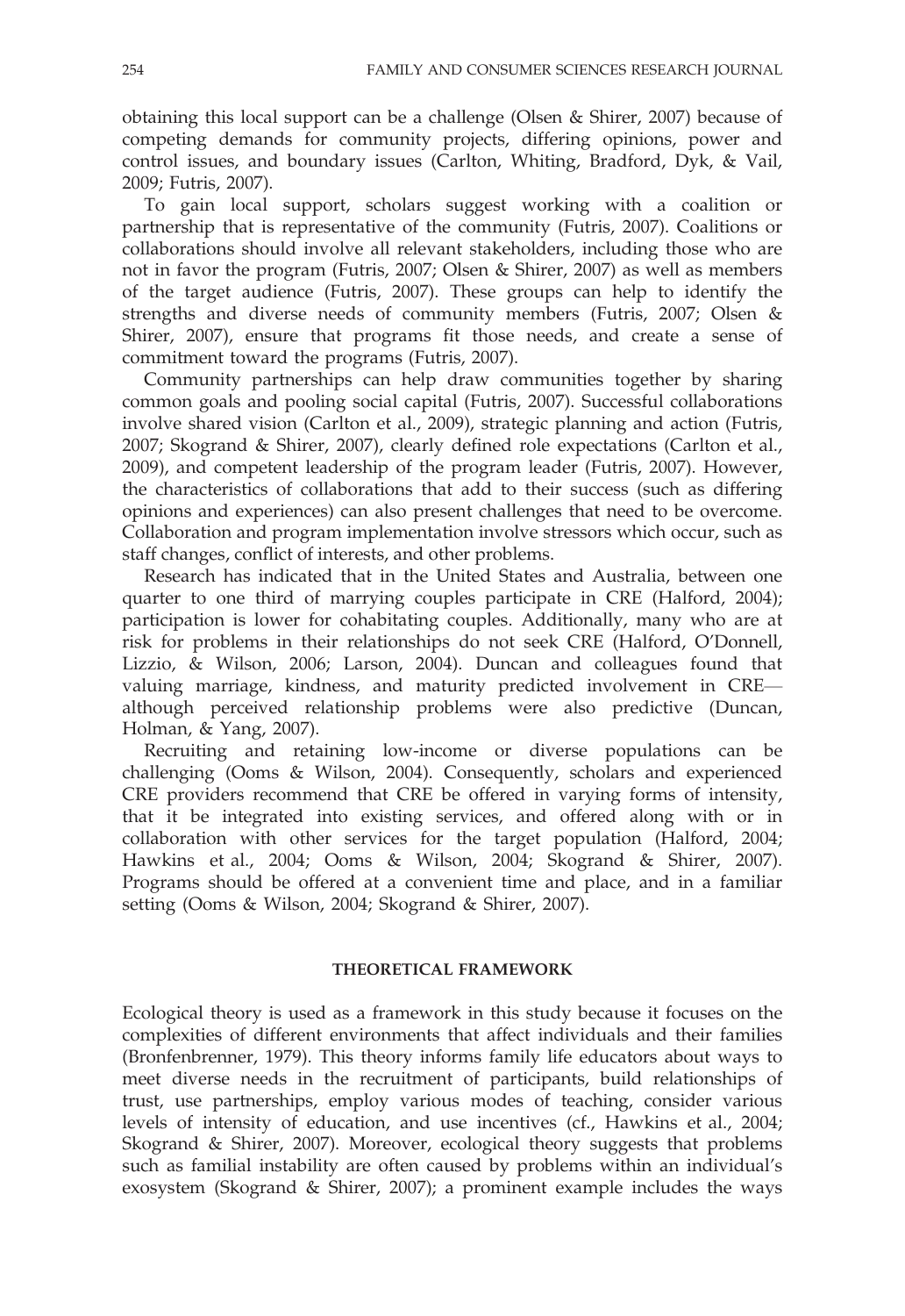in which the marital context has impact on child well-being (Schulz et al., 2010).

## PURPOSE

Cooperative Extension Services faculty have offered family life education for many years, and in the past decade, these county faculty have taken an increased role in delivering CRE (Goddard & Olsen, 2004). The role of county Extension faculty includes collaboration with community organizations and meeting the needs of diverse audiences. Thus, Extension faculty may be uniquely prepared to implement CRE. However, more information is needed about lessons learned in implementing CRE and about the specific successes and challenges faced by Extension faculty. In keeping with phenomenological theory, two general research questions were asked based on Extension faculty's experiences in facilitating a statewide healthy relationship initiative: (i) What were the successes that county Extension faculty experienced in implementing couple and relationship education? and (ii) What were the challenges to implementation?

#### **METHOD**

## Initiative Design

The Utah Healthy Relationship Initiative (UHRI) is a collaboration between Utah State University Extension and the Utah Department of Workforce Services. The initiative stems from the aims of federal Temporary Assistance to Needy Families (TANF) block grants, specifically encouraging the maintenance of twoparent families (Health & Human Services, 2011). UHRI seeks to provide relationship education throughout Utah with Extension faculty taking a central role in each participating county. Information on implementation, populations served, and outcomes has been detailed by Bradford, Higginbotham, and Skogrand (forthcoming). In the first year of the UHRI, 14 of the state's 28 FCS Extension faculty provided some type of relationship education. Over 8,000 contacts were attributed to the initiative, although not all activities were evaluated.

## Participants

In this study, participants were the 14 FCS Extension faculty who were funded as county project leaders to provide couple and relationship education. These faculty offered CRE during September 2009 to June 2010. There were 13 female FCS faculty and one male faculty member. The mean age was  $49$  ( $SD = 10.46$ ); all were Caucasian. Nine were married, three were single, and two were divorced. All faculty held master's degrees from accredited universities and were employees of Utah State University's Cooperative Extension System. All had broad areas of focus including family relations, nutrition, finance, and some in 4-H. CRE programming was selected separately by each agent and differed by county; thus, faculty were not given additional training for this project.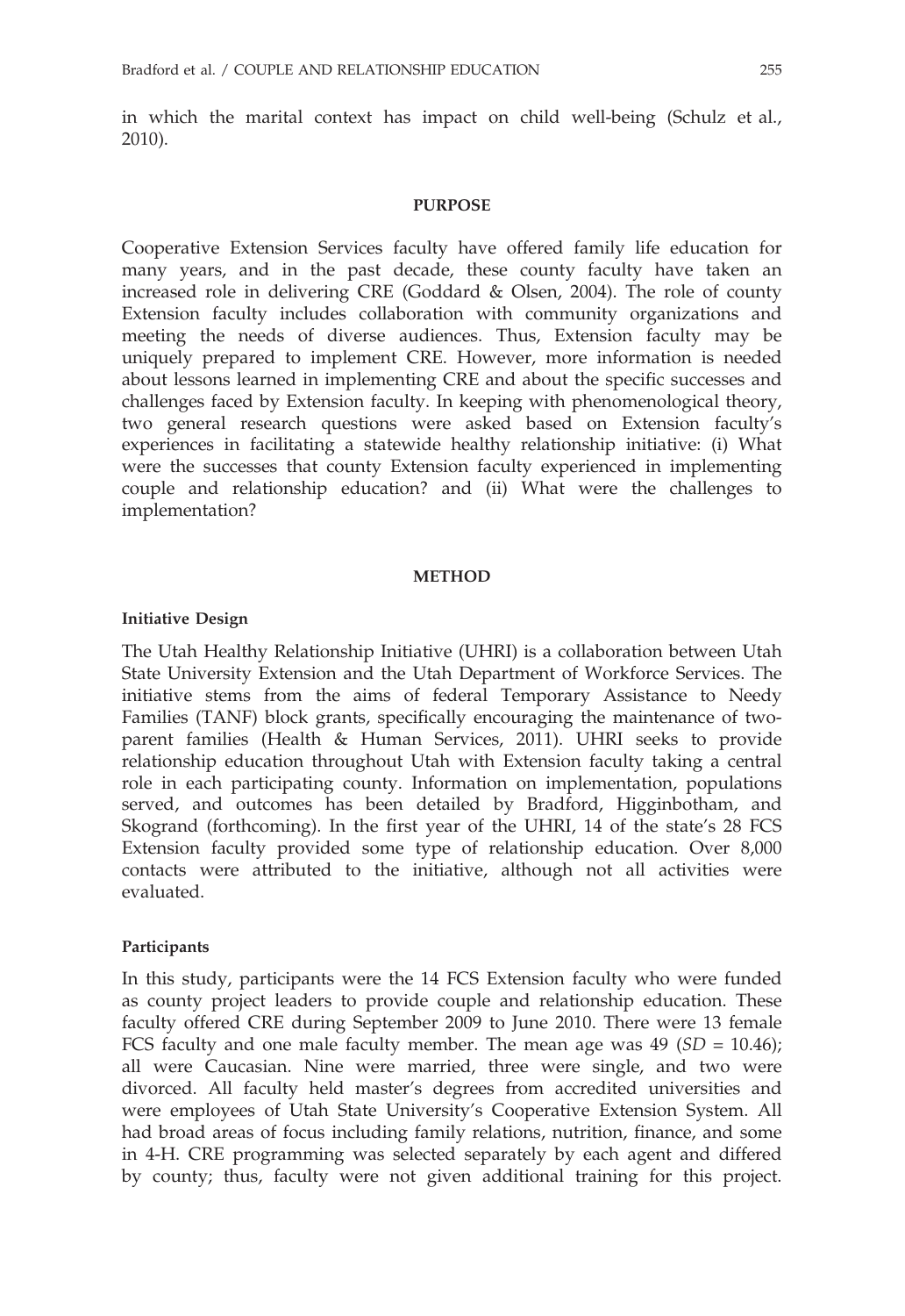Agents consistently chose to offer "out-of-the-box" curricula that did not require special training. However, each faculty member had a background in family relations, and each faculty member had previously offered family relations education in their counties.

On average, faculty members had worked 11.7 years in Extension  $(SD = 9.13)$ . Eight of the faculty  $(57%)$  worked in metropolitan counties, two (14%) worked in micropolitan counties, and four (29%) worked in rural counties (The Centers for Disease Control & Prevention, 2012). According to the U.S. Census Bureau (2010), 10 of the counties had Latino populations above 7%, ranging from 7.9% to 16.3% of the population. In one county, 54.3% of the population was Navajo Native Americans.

## **Measures**

Throughout the project year, the Extension faculty provided quarterly data to the principal investigators of the project. As part of the quarterly report, the faculty responded to two questions: "What successes have you had?" and "What barriers have you encountered?" This measure is consistent with the phenomenological approach as described by Creswell (2007), in which researchers ask participants open-ended, general questions that help researchers to gather data about the subjects' experiences.

## Procedure and Data Analysis

A qualitative phenomenological approach was used to explore the experiences of Extension faculty as facilitators of CRE. This approach is used when a researcher wishes to identify themes and meanings among the experiences of a group of people who have undergone similar events (Creswell, 2007). Although the focus is initially on individual experiences and the telling of individual stories, phenomenological inquiry focuses on the "essence" of the shared human experience. This approach was chosen to allow details of individual experiences to emerge from the data, but in a way that might highlight relatively typical experiences among participants, thus emphasizing commonalities rather than elements of divergence. The phenomenological approach of searching for shared experiences was also chosen, so the findings might be useful in intervention.

Two investigators repeatedly read the data from 1 year of the project, searching for and highlighting significant statements or quotes that explained the faculty's experiences. This step is referred to as horizonalization (Creswell, 2007). Next, the investigators grouped similar statements into categories to allow themes and meaning to emerge from the data. The investigators came together and agreed upon themes. The investigators then separately coded the data. Intercoder reliability was calculated by rating "agreement" or "disagreement" of the two coders sentence by sentence.

For the successes theme, the coders reached an intercoder reliability of 83%. The same process was repeated for the challenges theme, which had an intercoder reliability rate of 95%. Discrepancies were discussed until the coders came to a complete consensus. Next, these data were grouped into categories that described the faculty's experiences. This is referred to as a textural description (Creswell, 2007). The investigator also used the grouped data to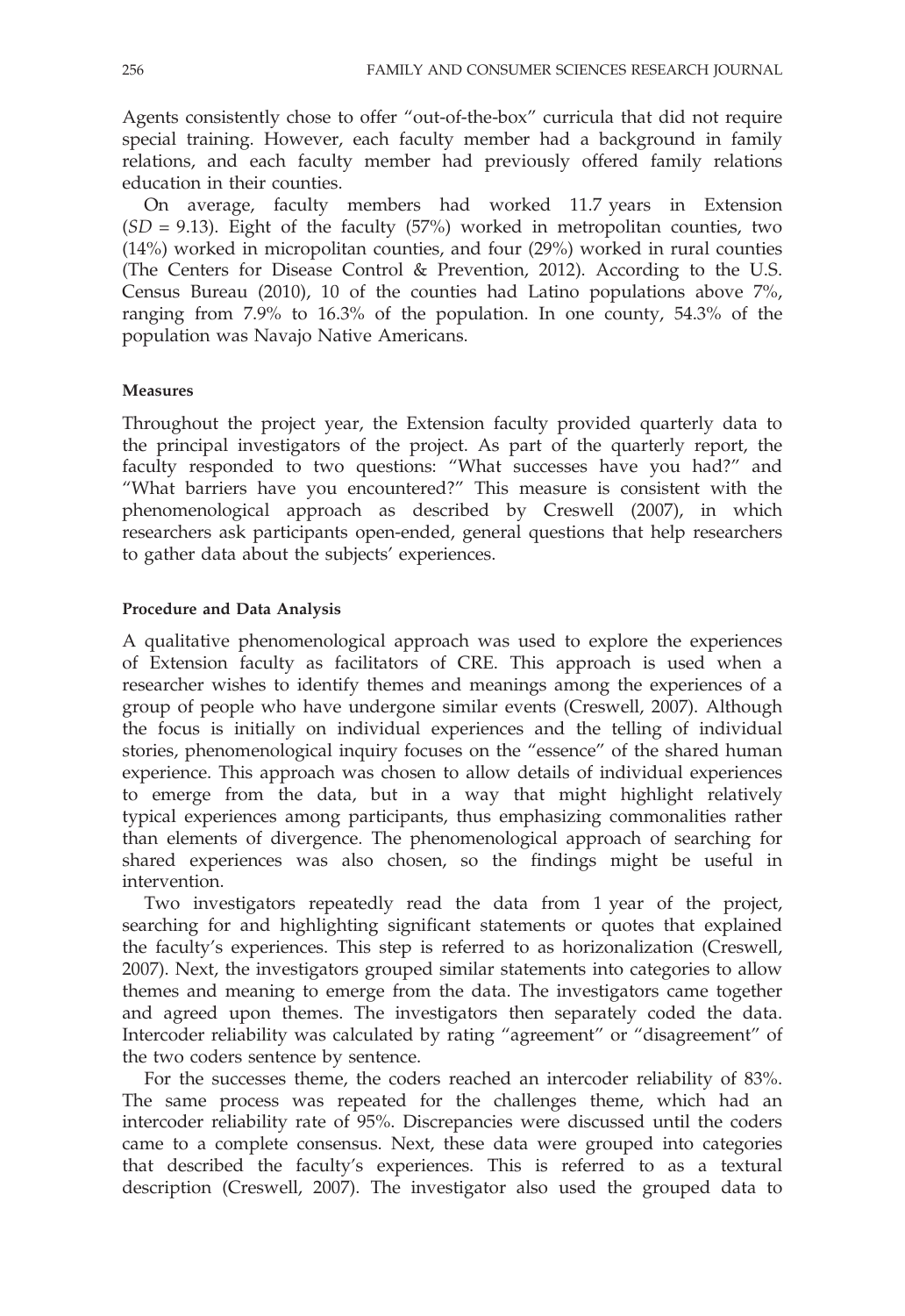describe how the context or setting influenced how the faculty experienced the successes and barriers. This is referred to as the imaginative variation or structural description (Creswell, 2007).

#### RESULTS

The results from the interviews are presented in two main categories: successes and challenges to implementation. These two categories are then broken down into several subthemes. Themes that were included by only a few of the interviewers were not included in this article. Despite differences in programming, including intensity in dosage of programming, the themes that emerged from the interview data were largely common among faculty. This possibly suggests common successes and challenges in implementing CRE even when intensity and content differ.

## **Successes**

Three themes emerged from the data that faculty identified as successes: resources, outcomes, and attendance or participation. The resources theme included subthemes of collaborations, or organizations that faculty partnered with to carry out their projects, and resources that faculty accessed without the help of collaborative partners. The outcomes theme describes positive results of the programs for participants and staff, and impetus for the future of CRE. Attendance or participation refers to the number of people that participated in the projects.

Resources. All faculty talked about resources in some way. The theme of resources generally included partnerships with individuals and organizations that could help them to reach out to their communities. Eleven of the faculty talked about collaborative partners as critical. Partners brought new ideas and different perspectives to the project. As faculty met with their collaborative partners or coalitions, they were able to collectively brainstorm ideas to adapt activities to meet community needs. Together the faculty and partners were able to coordinate possible dates for events and activities, plan menu ideas, and find ways to publicize events. For example, one county coalition agreed upon the importance of building a blog to promote awareness of the relationship strengthening event in their community.

Collaborative partner support also helped faculty to be able to teach more classes because they were able to reach participants that would not otherwise be reached. Once collaborative partners were excited about the programs, they were often eager to take these programs to individuals within their reach, with increased enthusiasm. High schools and junior highs allowed faculty to teach curricula in their classes; organizations provided information to people on their mailing lists, and agencies that worked with low-income individuals advertised to their clients. For example, one faculty stated, "The [county] Housing Authority Self-Sufficiency Program coordinator was very excited to have her clients learn positive communication skills and money management techniques to use with spouses, partners, and children. She sent program flyers out to all the clients."

Working with other organizations and individuals also brought an added dimension of expertise and information to the participants. For example, one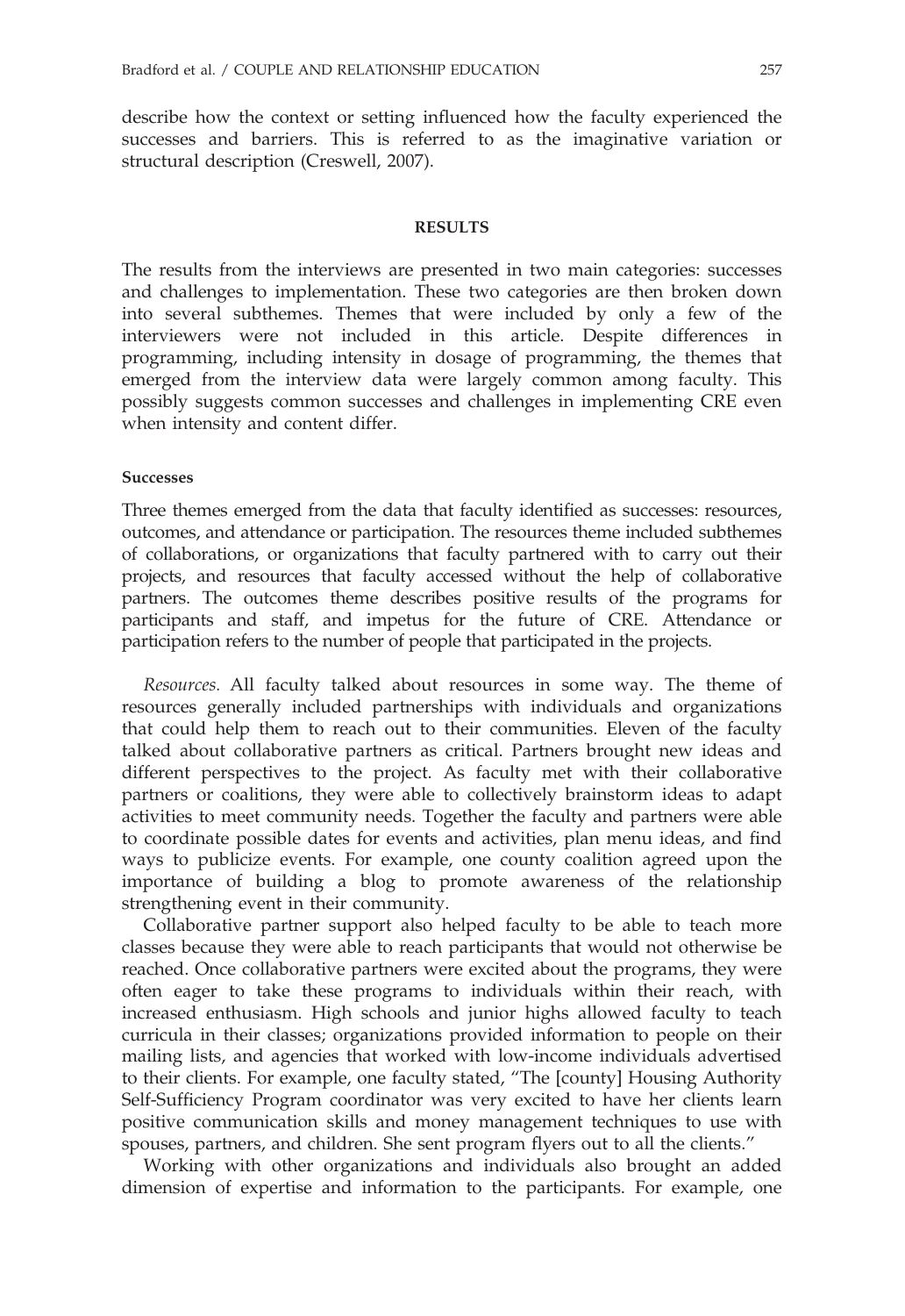faculty's partnership with the Food\$ense program "augmented opportunities for value-added activities" by helping participants learn about nutrition and the possibilities of integrating healthy relationships with healthy eating (e.g., planning and preparing meals together; sharing meals in families).

Six of the faculty talked about resources that were not in connection with collaborative partners. Some of these resources had already been used in other programs, such as mailing lists and staff members. Key resources included appropriate facilities and qualified speakers, completion of the required domestic violence prevention training, and advertisement efforts of staff members. Additional resources included things that helped with attendance and participation, such as the "ability to get the word out to [county] residents through [a] newsletter and news release outlets."

Other successes that were identified included faculty contribution to the programs such as curricula, incentives, and flexibility. For example, in one county, the faculty created marriage punch cards with various activities that couples could complete together to receive a \$10 stipend. He reported, "The marriage punch cards were successful because the couples had to complete at least 10 activities together." "We printed about 300 of the cards and I'm just about out of them already."

Outcomes. All 14 faculty members talked about outcomes related to perpetuation of programs, positive participant outcomes regarding knowledge gained and changed behaviors, and positive feedback from participants. One subtheme that emerged was perpetuation of programs. Ten of the faculty reported that their programs led to more awareness about the need for CRE, interest in relationship education, and even a shift in community attitudes. Successful programs led to expansion of programs and the ability to form or continue partnerships with community organizations. For example, many faculty members received ongoing support from collaborative partners, and their partners were excited about the next year's programs. In one county, the reporter from the community paper who interviewed the participants stayed to attend the class and "was most impressed with the comments." In another county, the marriage week celebration's popular speaker created visibility for the existing marriage coalition, whose members were motivated to get an equally popular speaker for the next year's marriage celebration:

One of the greatest results of the entire month, from the tips of the day and essay contest to the assembly, was raising awareness of how we as students are treating each other. We know that if we continued to raise awareness throughout our school and community we could make progress towards ending unhealthy relationships.

This awareness of the importance of healthy relationships even led to a shift in some community members' attitudes and interest in CRE. Evidence of this shift was demonstrated by individuals and libraries purchasing or requesting recommended books about CRE and by participants requesting future classes and telling their friends and family members about the benefits of the programs. One county reported, "We… cannot keep up with the demands for relationshipbuilding/strengthening activities."

The majority of faculty stated that another outcome of their programs was that individuals and couples improved their relationships. Eight of the faculty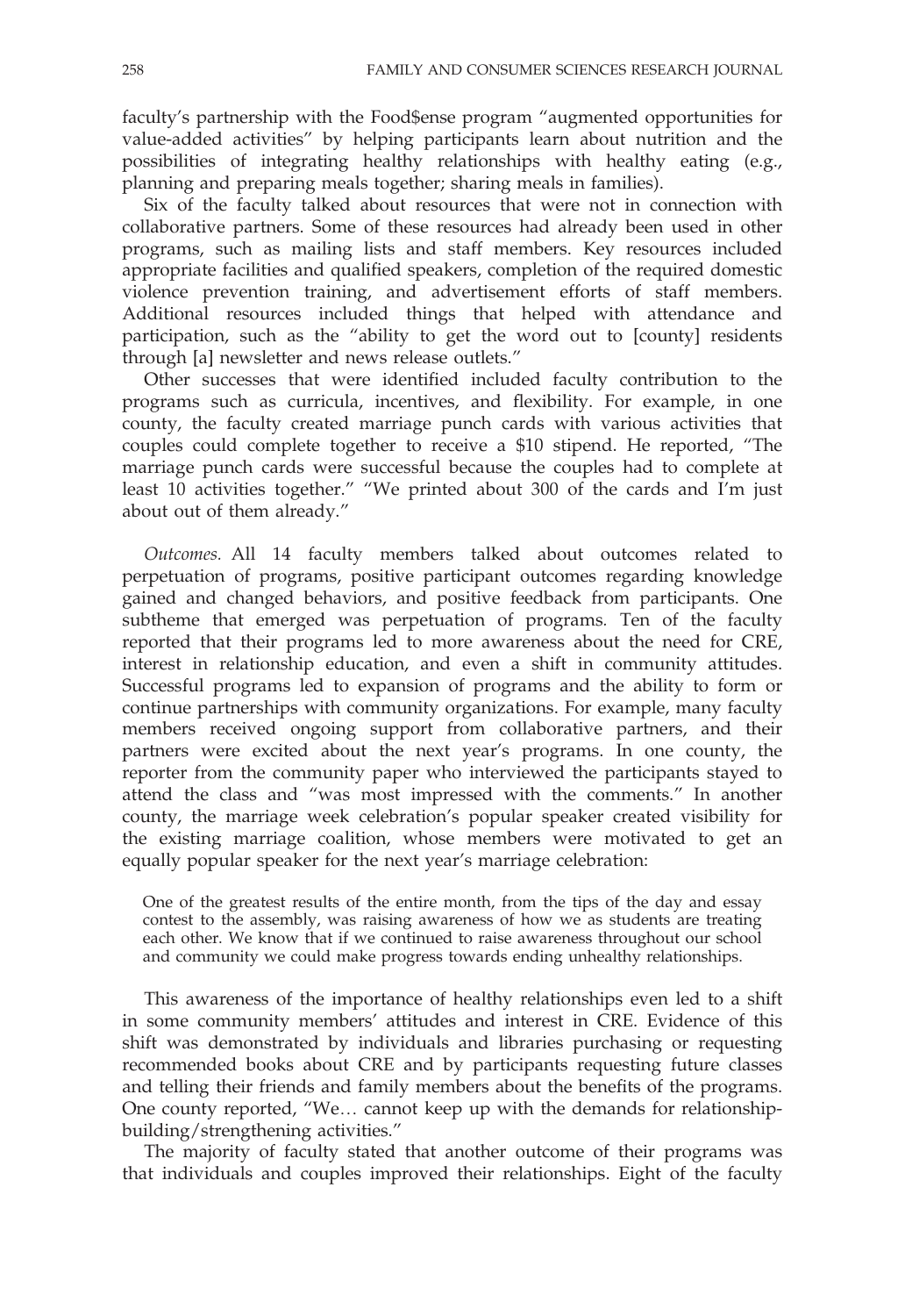talked specifically about positive participant outcomes. One wrote, "It's fun to watch how much a husband and wife bond together when they are playful with each other." Individuals of all ages, including youth, gained important skills and knowledge that would help them in their current or future relationships. Another said, "I think this class helped them to recognize certain behaviors, emotions, trust issues, etc." The program may have helped youth who are confused about relationships to begin to recognize differences between healthy and unhealthy relationships.

Some faculty included participant comments about the positive impact that these programs had on them. In a positive reflection activity, one adult shared how an activity reminded them of why they fell in love with each other and helped rekindle the flame:

I realized the time spent "dating" keeps our boyfriend/girlfriend status more intact and I remember why we fell in love. When our dating time is amiss, he starts becoming that "roommate" that leaves me dirty laundry and dishes to clean up after instead of the man I fell in love with. Dating reestablishes our interest in each other and I'm so glad we participated.

Attendance or participation. Twelve of the faculty talked about the theme of attendance or participation. This referred to numbers of people recruited to and attending the programs, reaching a target audience, and individuals' enthusiasm before or during program participation.

Eleven of the faculty talked about successes in terms of numbers of people whom they had recruited or who had participated in programs. Initially, faculty were excited about the number of people that were already signed up, prior to the event. For example, one was "delighted that 20 people [had] registered for the workshops via online registration and another 20 people in person in [the] office. Another shared, "Just by word of mouth (we hadn't even gotten our promotional flyers out yet), we have 15 couples signed up for the Valentine's Event."

As the project continued, some faculty talked about growing numbers or building success, and being able to count on an average number of people each week to be there to attend the classes. For example, one of the classes "remained consistent with an average of 27 participants in each class." In another county, "seven couples attended four or more sessions." According to one faculty member, "People are attending classes as anticipated, based on previous events." For some faculty members, program participation exceeded their expectations. One program "had 125 people attend and almost ran out of room and food for them." Another county "had a better-than-expected turnout to most events."

## Challenges

All faculty members reported challenges or barriers during the implementation of CRE programs. Analyses of these challenges yielded two themes: participantrelated challenges and resource-related challenges. Participant-related challenges included issues with recruitment and attendance and providing programming for culturally diverse audiences. Resource-related challenges included a scarcity of money, staff, and time.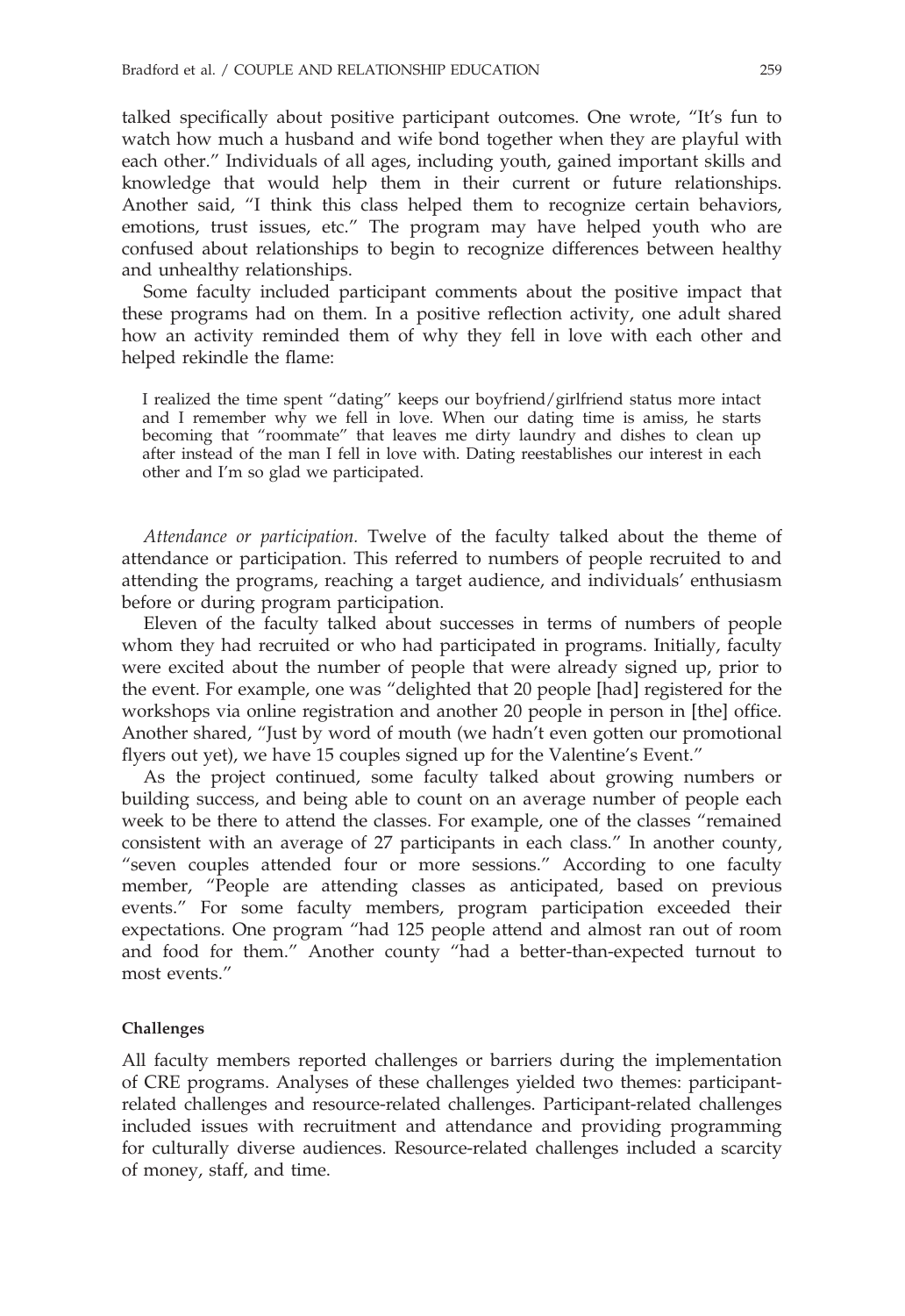Participant-related challenges. All faculty talked about participant-related challenges including recruitment and attendance of participants, and challenges of providing programming for the culturally diverse or those with special needs (see Vaterlaus et al., 2012). Many faculty members described struggles in getting people to sign up or to retain participants in the classes. While 39% of the activities were one-time events, 26% of the programs included recurring activities of 2–7 sessions, and 35% of the activities were not specified in duration, but were one- or two-time events. One quarter of the events were recurring activities; therefore, it is not surprising that faculty members would be concerned about retaining participants. Faculty members also talked about participant issues that might keep them away from classes such as time, perception of marriage classes, and participant characteristics.

Although many faculty had talked about successes with the number of people participating in programming, some of the same faculty also found it to be challenging. Eight of the faculty talked about the challenge of having enough people attend the activities or classes. One faculty member said, "We would like to see more people attend events. It is an ongoing struggle to continually recruit more participants…." Some faculty members struggled with getting people to register for their programs. For example, one county struggled with getting people used to a new online registration system and speculated this was the reason that a class had to be cancelled due to low numbers.

Faculty also found that "… despite verbal support… individuals have not been attending as they stated they would." Even when events were held with low enrollment, faculty struggled with participants following through with their commitments, such as attending all classes in a series or turning in evaluations. One report stated:

Another barrier has been getting people to attend a series of classes. [Taking] classes in a series can produce a continuity of education and can support couples making changes in their relationships. One-time only classes are great and can give nuggets of information but may not influence much change. How do we get a group of people to attend a series of relationship classes successfully?

Faculty members seemed frustrated that despite great efforts they had made to advertise the programs, they still struggled to get people, especially lowincome audiences, to attend their classes. In the final quarter of the project, one county reported fewer barriers, but still "the same frustrations of reaching the community." Another, after exhausting known resources, said, "We would like ideas for better advertising strategies in the future. We advertised in the media, newsletters, flyers, county email, advertising in classes, postcards, libraries, worked with other agencies to copartner, but still had limited enrollment at some sites."

Eight faculty members felt that participants' time was a barrier from getting them to attend. This challenge included competing in terms of scheduling with the events that are already offered in the community. Because faculty members were aware of peoples' busy schedules, they tried to schedule classes around other community events that may have created conflicts, but still had difficulty finding a good time to hold the events. For one, it seemed "there is so much going on right now" that "it has been hard to find a good night to hold the couple's communication class."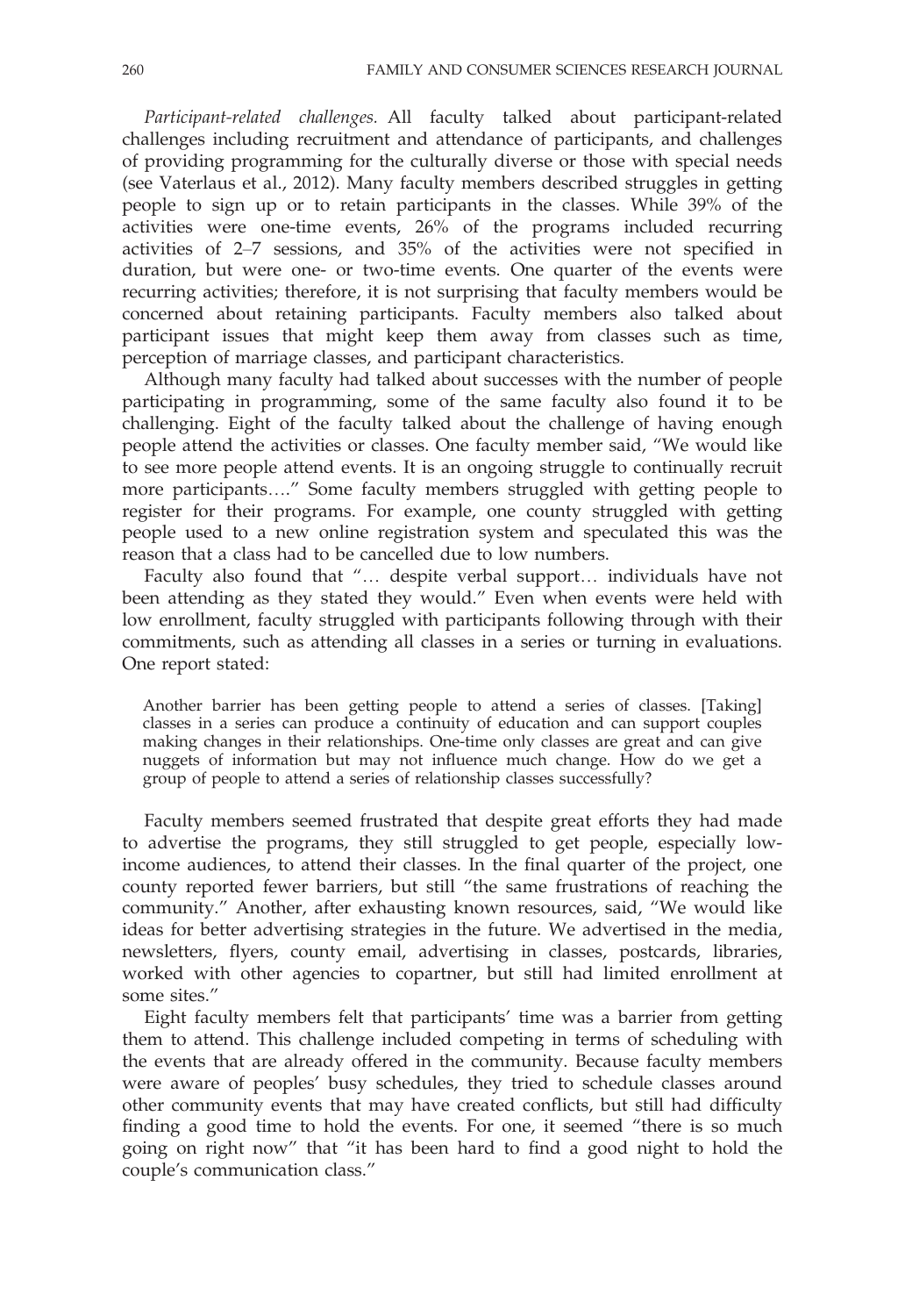Faculty found that scheduling was an ongoing challenge, and were creative in making the workshops more appealing for people with busy schedules. For one county, this meant rearranging their day-long workshop and holding workshops at a convenient time and avoiding Saturdays. Another county adapted their stand-alone program and offered less formal relationship-building activities alongside other activities.

Resource-related challenges. Twelve of the faculty members talked about challenges relating to their resources, or the lack thereof, or challenges in collaborating with community organizations. This theme included limitations of time, challenges working with collaborative partners, difficulties finding cultural materials and instructors, and other resources such as money and staff. Eight of the faculty members talked about scarcity of resources or scarcity of money or staffing problems.

Eight of the faculty members talked about time required for planning and carrying out programs. Because faculty have "so many varied responsibilities," they sometimes had trouble "just trying to fit everything in." This barrier was "not new" or unique to this program. Faculty members had to complete other responsibilities such as "canning season, [the] county fair, and other programming" before they had time to focus on the relationship education programs. Also, many faculty split their responsibilities between FCS and 4-H programming. This meant focusing more on 4-H programming during the summer and then focusing on FCS programs during the rest of the year:

Time is my biggest barrier. I have so many varied responsibilities that this second week of October is really the first week I've had time to sit down and focus on this project. My next responsibility will be to complete the [domestic violence] training (and have my assistant do so as well). I am trying to be organized and make sure I work on something with this project each week; it's been challenging so far, but I plan to make it a regular habit.

Other faculty members' time barriers included completing the required domestic violence training and "time to plan, teach, and prepare food and all." One reported, "time is always a factor, especially having enough 'lead time' to promote an event." For another, finding Native American speakers was "painstakingly time-consuming" and caused delays in being able to offer classes on the reservation. By the time she was able to offer classes, they were not able to complete as many sessions as they would have liked due to time constraints.

#### DISCUSSION

Findings from this study were consistent with existing literature. In terms of the outcomes of offering CRE, a notable outcome is that most faculty stated that individuals and couples had reported improvement in their relationships. This finding is particularly encouraging, given the importance of healthy relationships for child well-being (Bradford & Barber, 2005; Schulz et al., 2010). In terms of the process of offering CRE, findings also mirrored prior research in that successes included work in collaboration with partners and having access to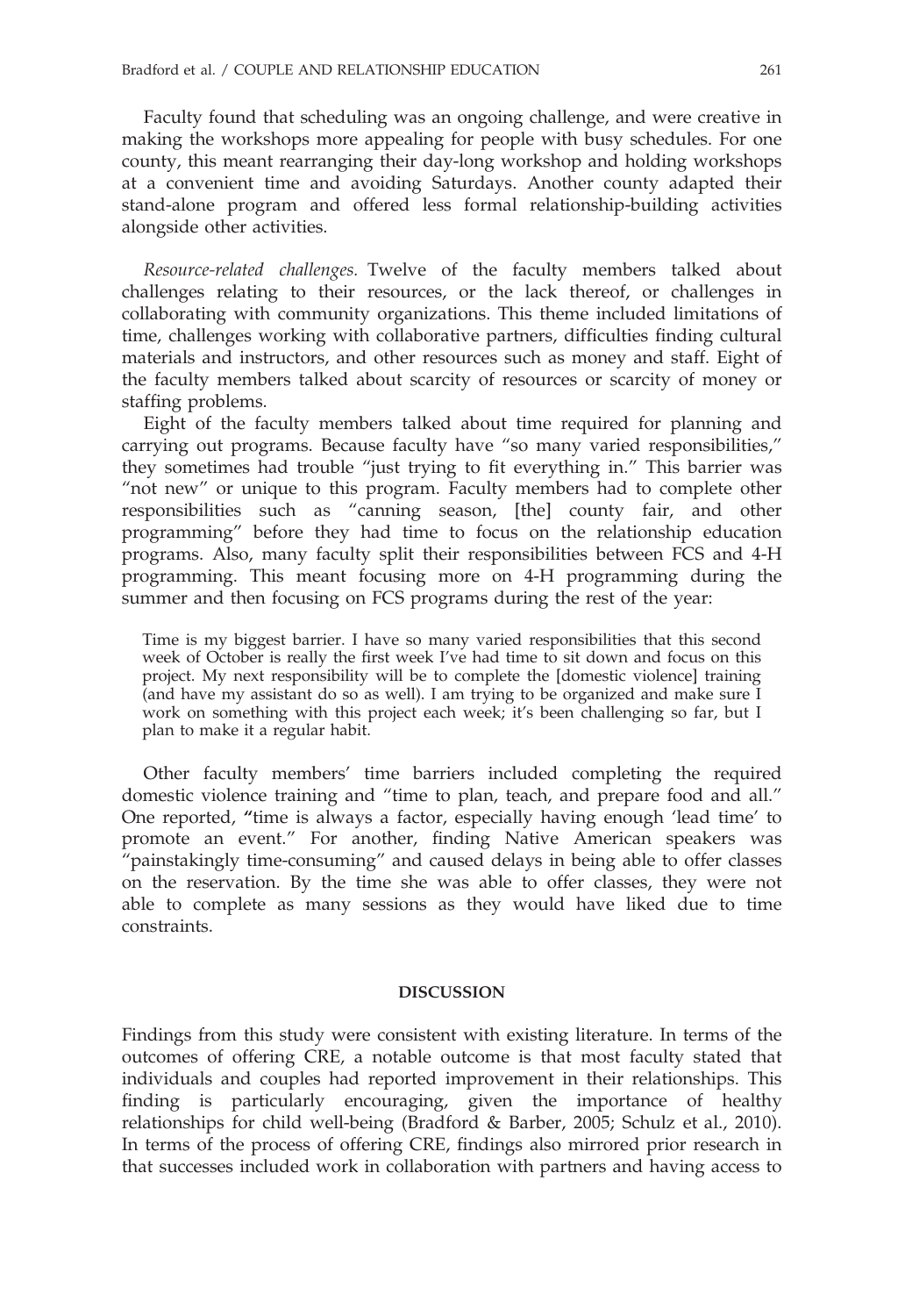resources and doing so linked to positive outcomes (Futris, 2007; National Healthy Marriage Resource Center, 2009).

Challenges while working with projects were also similar to previous research, in that challenges were related to limits to resources, constraints experienced by participants, and struggles with attendance (Bir, Greene, et al., 2005; Bir, Pilkauskas, et al., 2005; Carlton et al., 2009; Dion et al., 2008; Futris, 2007; Joshi, Pilkauskas, Bir, & Lerman, 2008; Ooms & Wilson, 2004). It is notable that sometimes the factors that increased success in the programs were also factors that added to challenges and stress for the faculty. This is consistent with literature that describes the successes and difficulties of collaborating (Carlton et al., 2009). That is, variables such as communication, flexibility, power and control, commitment, and expectations can vary in ways that can lead either to successful or unsuccessful outcomes.

A frequent topic that emerged among both successes and challenges was that of partnerships. The relevance of collaborative partners and recognition of the complexities of families' lives within the context of their communities highlight the salience of the ecological model (Bronfenbrenner, 1979). Partnerships in the community underscore the impact of the exosystem in terms of amplifying knowledge about or access to CRE. The FCS faculty facilitated CRE in different settings and "systems" within individuals' and families' environments and found it both important and sometimes challenging to work closely with partners. These findings confirm that, especially when working with low-income and culturally diverse audiences, professionals should team up with other agencies who already work with these audiences in order to build relationships of trust and to better meet the needs of these audiences (Ooms & Wilson, 2004). The Hawkins' et al. (2004) framework also suggests offering CRE across multiple community settings.

This study contributes to the literature by describing the "on the ground" experiences, both positive and negative, of working collaboratively. Collaborations helped faculty to know their audiences, brainstorm ideas, and increase program appeal to local communities. However, time and effort was spent debating and compromising on ideas that would help meet community needs but still fit within project guidelines. Other facilitators of CRE programs have described similar difficulties with partners having differing goals and viewpoints which make collaborations complex (Carlton et al., 2009). Because working with larger programs brings added stressors, adapting to fit the needs of all the organizational partners is an ongoing challenge (Bir, Greene, et al., 2005; Bir, Pilkauskas, et al., 2005).

An implication of this study and others (Dion et al., 2008) is that faculty might work with partners that have similar goals to make their work less challenging. Faculty members' access to established resources contributed to their success in the project. These resources included familiarity with the community and the ability to be flexible—tools that are important in offering CRE. FCS Extension faculty have for many years served people in a variety of ways; thus, they have well-established networks, methods of advertisement, and programs including mailing lists, newsletters, and word-of-mouth advertisement which were all instrumental in this project.

They also had access to CRE training. Because community members have come to trust Extension programs, many faculty felt that their programs achieved success by simply making CRE visible in the community and by giving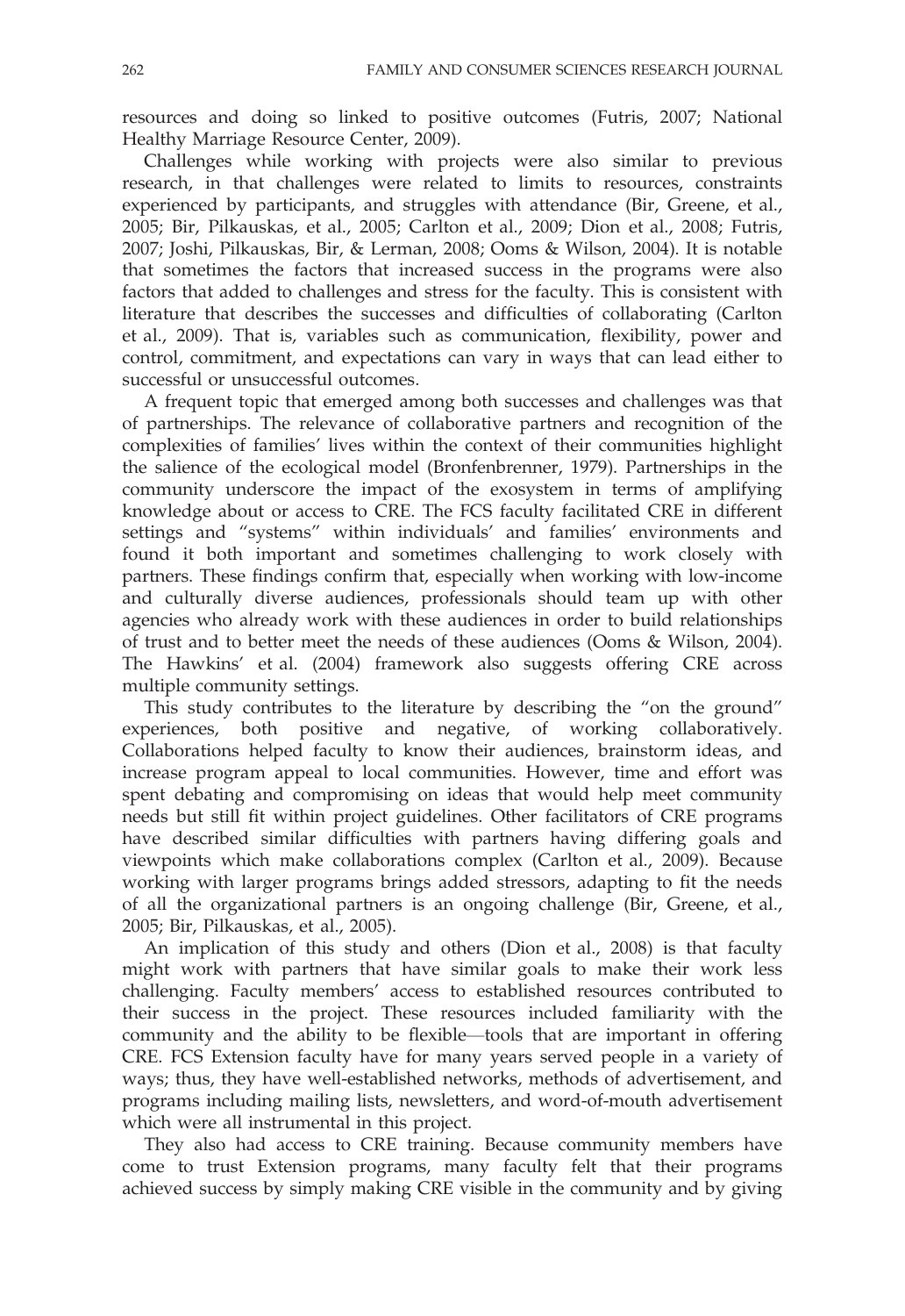couples skills and enjoyable ways of spending time together. A conclusion one might draw from this study, which supports previous research (Bir, Greene, et al., 2005), is that well-established and trusted entities are more likely to be successful in bringing programming to communities than those that are less well established and trusted. Cooperative Extension Service is one of those trusted entities, and there are certainly others in communities around the country.

Scholars suggest that more research is needed to know why more people who would benefit from CRE do not participate (see Doss, Rhoades, Stanley, & Markham, 2009). Faculty members were generally addressing barriers that researchers have identified in the literature, including time and the perception of CRE. Yet, faculty were not always successful in getting people to attend their programs. At this point, we might consider asking prospective participants why they do not attend. We might learn that we need to pursue different models to provide programming, such as couple mentoring.

The comprehensive framework proposed by Hawkins et al. (2004) suggested that CRE can be offered in varying intensities and durations. It was suggested that lower intensity activities might remove barriers for some participants and attract couples who may not normally attend. Lower intensity activities may also serve as a means of prevention because they may reach participants who are not seeking remediation for an immediate need. Some faculty were able to reach low-income, at-risk audiences but, consistent with previous findings (Joshi et al., 2008; Ooms & Wilson, 2004), other faculty described reaching these audiences as their greatest challenge. Even though Hawkins et al. (2004) suggested that offering lower intensity programs would attract more low-income audiences by reducing such barriers as time and cost, research is needed to know why more people did not participate. Asking these participants why they do not attend, even after removing barriers, might shed light on the answer to this question. There is real urgency to conduct this research with high-risk populations, since variables such as socioeconomic status have impact on couples' relationship quality and stability (see Conger, Conger, & Martin, 2010).

The faculty in this study were able to perpetuate program support. In other words, many of their programs created increased interest, which resulted in larger numbers participating as time went on. Past research suggests that implementing CRE can begin to change the culture of the community, and this was observed in our data. Hawkins et al. (2004) described this as cultural seeding through what the ecological perspective calls the macrosystem. This is a system that is not directly connected to the individual but affects individuals and society as a whole through changes in social norms and attitudes (Bronfenbrenner, 1979).

As previously indicated, one challenge that faculty members had was awareness of CRE. Some faculty involved in this project were hesitant to be involved because they had experienced difficulty in getting people to come to multisession CRE programs. Thus, rather than providing high-intensity workshops, these faculty provided one-time or short-term CRE classes and activities. Additionally, with support from collaborative partners, faculty were more in tune with community needs and interests and were able to utilize this knowledge to create programs that appealed to their audiences, creating both visibility and interest.

The end result of this cultural seeding was that community members became excited and ultimately became involved in CRE programming. The implication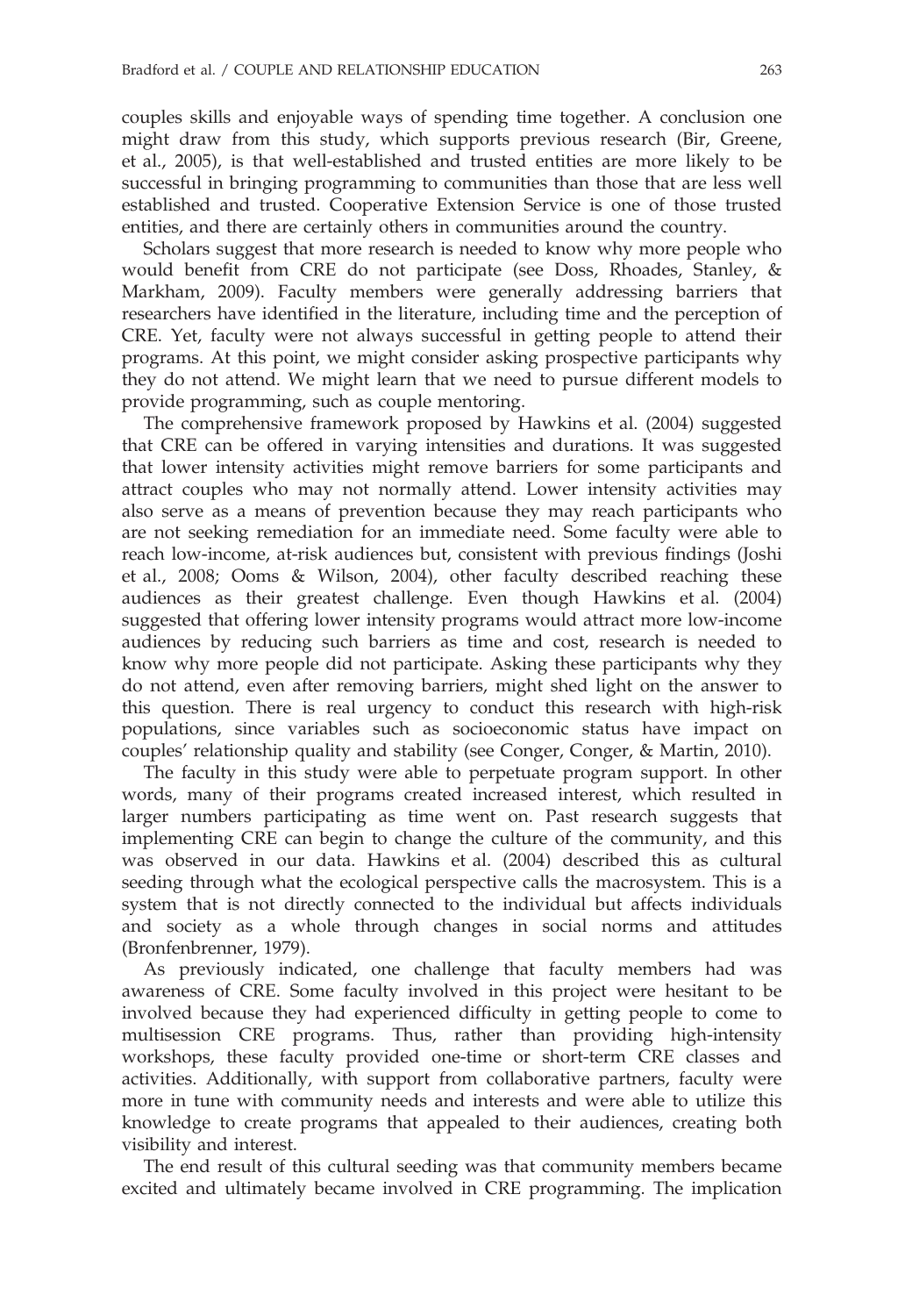of this finding is that programming might need to start small to create community interest and let participation grow. This seemed to be especially important in rural counties where CRE was a new concept. This also means that programs need to be provided over the long-term in order that the increased participation might be realized. It is believed that one-time and short-term CRE classes can change the culture of the community to the point that more intense programming will be well received.

## Limitations

The goal of this study was to gain a deeper understanding of the experiences of county faculty as they implement CRE programming. However, the fact that the programs implemented in each county were unique to each county (i.e., some were one-time guest speakers and others were a series of classes) was a limitation of this study. We asked faculty about their shared experiences, even though their programming was very different among the faculty.

In addition, we had participants from counties that were very different from each other. For example, some were very rural (e.g., at least 29%) and some were very urban, and some had populations that were ethnically diverse. Therefore, with an initiative covering the entire state, many counties have unique cultural differences. Therefore, along with including faculty who provided dissimilar programming, they also had dissimilar community contexts for providing that programming. Although we asked these county faculty about their shared experiences in providing CRE, in many ways, their experiences were unique.

Another limitation might be faculty or researcher bias. Because the county faculty members submitted their feedback forms to the principal investigators that funded the project, they might have reported information that they felt the investigators wanted to hear, thus over- or underreporting successes and challenges in an effort to meet project requirements.

## **REFERENCES**

- Bir, A., Greene, J., Pilkauskas, N., Root, E., Lerman, R., Castaneda, R. M., et al. (2005). Piloting a community approach to healthy marriage initiatives: Early implementation of the healthy marriages healthy relationships demonstration – Grand Rapids, Michigan. Retrieved December 20, 2013, from http:// www.acf.hhs.gov/programs/opre/resource/piloting-a-community-approach-to-healthy-marriageinitiatives-early-0
- Bir, A., Pilkauskas, N., Root, E., Lerman, R., O'Brien, C., & Winston, P. (2005). Piloting a community approach to healthy marriage initiatives: Early implementation of the healthy families Nampa demonstration. Retrieved December 20, 2013, from http://www.acf.hhs.gov/programs/opre/ resource/piloting-a-community-approach-to-healthy-marriage-initiatives-early
- Bradford, K., & Barber, B. K. (2005). Intrusive and coercive family processes: Interparental conflict and ineffective parenting. Journal of Emotional Abuse, 5, 143–167.
- Bradford, K., Higginbotham, B. J., & Skogrand, L. (2013). Healthy relationship education: A statewide case study and outcome evaluation. Marriage and Family Review. In press.
- Bronfenbrenner, U. (1979). The ecology of human development. Cambridge, MA: Harvard University Press.

Caplan, G. (1964). Principles of preventive psychiatry, New York: Basic Books.

Carlton, E. L., Whiting, J. B., Bradford, K., Dyk, P. T., & Vail, A. (2009). Defining factors of successful university-community collaborations: An exploration of one healthy marriage project. Family Relations, 58, 28–40.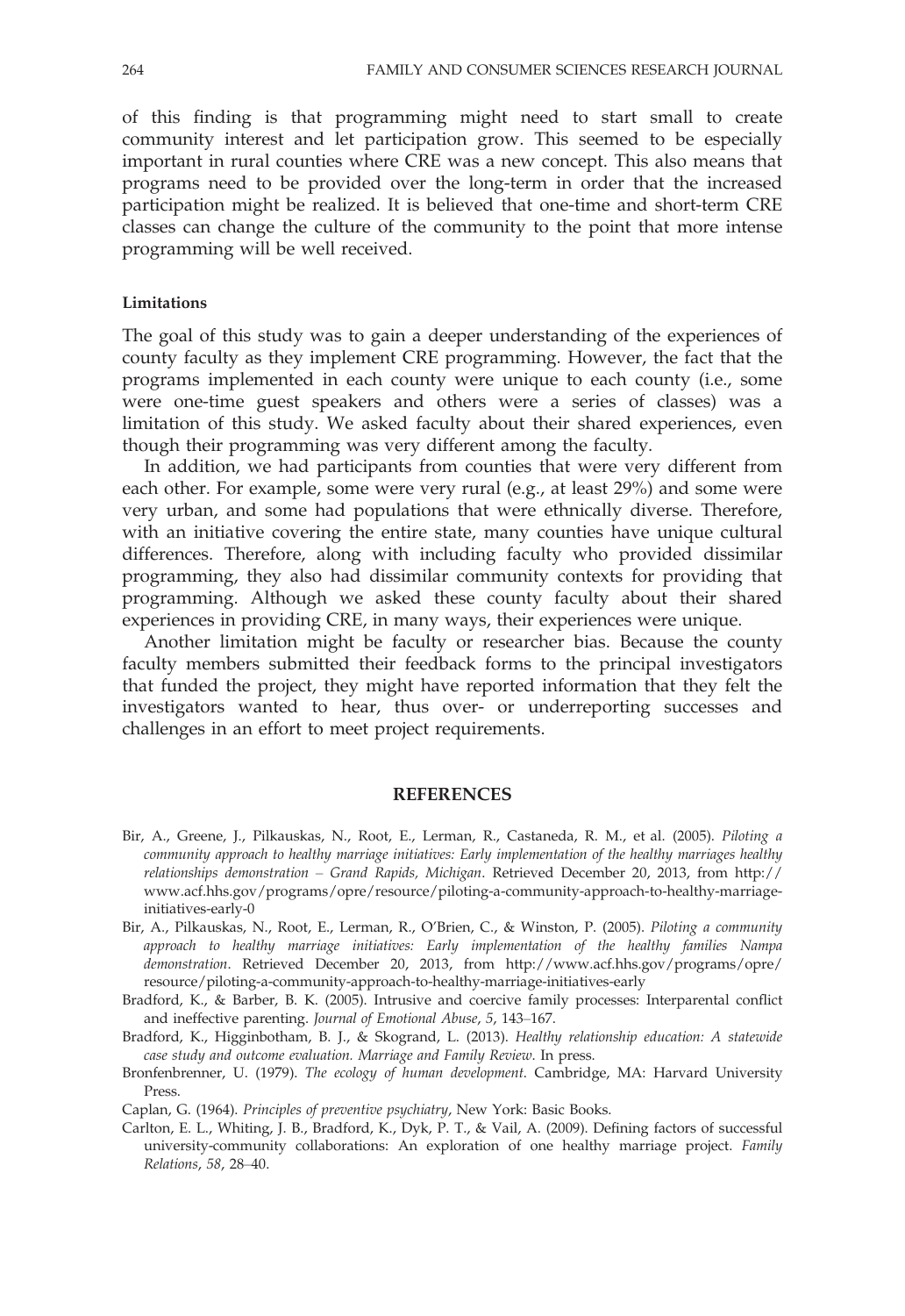- Centers for Disease Control and Prevention (2012). NCHS urban-rural classification scheme for counties. U.S. Department of Health and Human Services Vital and Health Statistics, 2 (154). Retrieved December 20, 2013, from http://www.cdc.gov/nchs/data/series/sr\_02/sr02\_154.pdf
- Conger, R. D., Conger, K. J., & Martin, M. J. (2010). Socioeconomic status, family processes, and individual development. Journal of Marriage and Family, 72(3), 685–704.
- Creswell, J. W. (2007). Qualitative inquiry & research design: Choosing among five approaches (2nd edn). Thousand Oaks, CA: Sage.
- Dion, M. R., Avellar, S. A., Zaveri, H. H., Strong, D. A., Hershey, A. M., Silman, T. J., et al. (2008). The Oklahoma marriage initiative: A process evaluation final report. (Contract HHSP233-02-0086). Retrieved December 20, 2013, from http://aspe.hhs.gov/hsp/06/omi/ProcessEval/index.shtml
- Doherty, W. J., & Anderson, J. R. (2004). Community marriage initiatives. Family Relations, 53, 425–432.
- Doss, B. D., Rhoades, G. K., Stanley, S. M., & Markham, H. J. (2009). Marital therapy, retreats, and books: The who, what, when, and why of relationship help-seeking. Journal of Marital and Family Therapy, 35(1), 18–29.
- Duncan, S. F., Holman, T. B., & Yang, C. (2007). Factors associated with involvement in marriage preparation programs. Family Relations, 56, 270–278.
- Futris, T. G. (2007). Building community collaborations to support healthy and stable marriages. The Forum for Family and Consumer Issues, 12(1). Retrieved December 20, 2013, from http://ncsu.edu/ffci/ publications/2007/v12-n1-2007-spring/futris-2/fa-6-futris-2.php
- Goddard, H. W., & Olsen, C. S. (2004). Cooperative Extension initiatives in marriage and couples education. Family Relations, 53(5), 433–439.
- Halford, W. K. (2004). The future of couple relationship education: Suggestions on how it can make a difference. Family Relations, 53, 559–566.
- Halford, W. K., O'Donnell, C., Lizzio, A., & Wilson, K. L. (2006). Do couples at high risk of relationship problems attend premarriage education? Journal of Family Psychology, 20(1), 160–163.
- Hawkins, A. J., Amato, P. R., & Kinghorn, A. (2013). Are government-supported healthy marriage initiatives affecting family demographics? A state-level analysis. Family Relations, 62, 501–513.
- Hawkins, A. J., Blanchard, V. L., Baldwin, S. A., & Fawcett, E. B. (2008). Does marriage and relationship education work? A meta-analytic study. Journal of Consulting and Clinical Psychology, 76, 723–734. doi:10.1037/a0012584.
- Hawkins, A. J., Carroll, J. S., Doherty, W. J., & Willoughby, B. (2004). A comprehensive framework for marriage education. Family Relations, 53, 547–558.
- Hawkins, A. J., & Fackrell, T. A. (2010). Does relationship and marriage education for lower-income couples work? A meta-analytic study of emerging research. Journal of Couple and Relationship Therapy, 9, 181–191. doi:10.1080/15332691003694927.
- Health and Human Services (2011). Temporary assistance for needy families (TANF) overview. Retrieved December 20, 2013, from http://www.acf.hhs.gov/programs/ofa/programs/tanf/about
- Joshi, P., Pilkauskas, N., Bir, A., & Lerman, B., (2008). Piloting a community approach to healthy marriage initiatives in three sites: Chicago, Illinois, Boston, Massachusetts, and Jacksonville, Florida. Retrieved December 20, 2013, from http://www.acf.hhs.gov/programs/opre/resource/piloting-a-communityapproach-to-healthy-marriage-initiatives-in-three
- Larson, J. H. (2004). Innovations in marriage education: Introduction and challenges. Family Relations, 53, 421–424.
- National Healthy Marriage Resource Center. (2009). Promising practices guide: Healthy marriage and relationship programs: Promising practices in serving low-income and culturally diverse populations. Retrieved December 20, 2013, from http://www.healthymarriageinfo.org/resource-detail/index. aspx?rid=3001
- Olsen, C., & Shirer, K. (2007). Offering relationship and marriage education in your community. The Forum for Family and Consumer Issues, (12)1. Retrieved December 20, 2013, from http://ncsu. edu/ffci/publications/2007/v12-n1-2007-spring/olsen-shirer/fa-5-olsen-shirer.php
- Ooms, T., & Wilson, P. (2004). The challenges of offering relationship and marriage education to lowincome populations. Family Relations, 53, 440–447.
- Schulz, M. S., Pruett, M. K., Kerig, P. K., & Parke, R. D. (2010). Strengthening couple relationships for optimal child development: Lessons from research and intervention. Washington, DC: American Psychological Association.
- Skogrand, L., & Shirer, K. (2007). Working with low-resource and culturally diverse audiences. The Forum for Family and Consumer Issues, 12(1). Retrieved December 20, 2013, from http://ncsu.edu/ffci/ publications/2007/v12-n1-2007-spring/skogrand-shirer/fa-9-skogrand-shirer.php